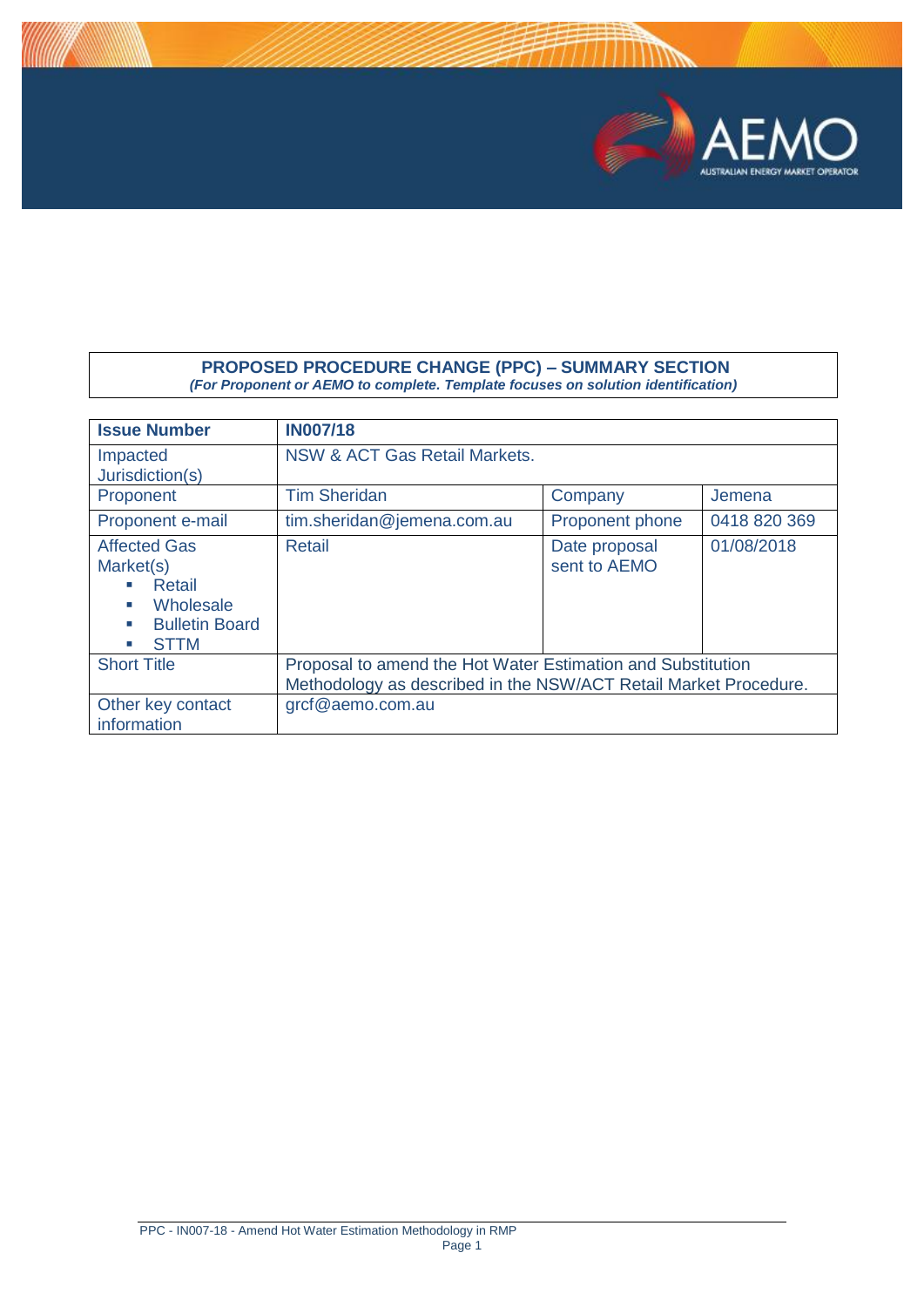# **PROPOSED PROCEDURE CHANGE (PPC) – DETAILED REPORT SECTION**

| 1. Description of     | <b>Description of change:</b>                                                                                                                                                                                                                                                                                                                          |  |  |  |  |
|-----------------------|--------------------------------------------------------------------------------------------------------------------------------------------------------------------------------------------------------------------------------------------------------------------------------------------------------------------------------------------------------|--|--|--|--|
| change(s) and reasons |                                                                                                                                                                                                                                                                                                                                                        |  |  |  |  |
| for change(s)         | Jemena has completed a review of the existing hot water<br>estimation and substitution methodology in the NSW/ACT gas<br>retail market and identified potential changes to the seasonality<br>factors specified in Method W2 of the Retail Market Procedures<br>$(RMP)$ .                                                                              |  |  |  |  |
|                       | <b>Current RMP Definition</b>                                                                                                                                                                                                                                                                                                                          |  |  |  |  |
|                       | Section A2.2 of Attachment 2 of the RMP details the Approved<br>Estimation Methodology for Hot Water Meters and Section A3.3 of<br>Attachment 3 details the Approved Substitution Methodology for<br><b>Hot Water Meters.</b>                                                                                                                          |  |  |  |  |
|                       | In summary, there are 3 estimation and substitution method types<br>currently used to estimate and substitute hot water meter readings.                                                                                                                                                                                                                |  |  |  |  |
|                       | Method W1: at least 365 days consumption history -<br>$\bullet$<br>calculates estimates based on the corresponding same quarter<br>for last year's consumption. e.g: Q2 in 2016 will be used to<br>calculate Q2 in 2017.                                                                                                                               |  |  |  |  |
|                       | Method W2: <365 days consumption history -<br>$\bullet$<br>calculates estimates based on immediately preceding period of<br>consumption with weighted seasonality factors. E.g: Q2 in<br>2017 relates to Q1 in 2017.                                                                                                                                   |  |  |  |  |
|                       | <b>Method W3: W1 and W2 cannot be applied –</b><br>$\bullet$<br>calculates estimates by applying the lowest consumption value<br>calculated from these 2 methods: a) using an average<br>consumption for the grouped sub-meters; or b) using the<br>current consumption of plausible reads from the grouped sub-<br>meters and the master water meter. |  |  |  |  |
|                       | The outcomes from the above calculations are provided to<br>AEMO via the MeterDataNotification (MDN)<br>Retailers and<br>transaction.                                                                                                                                                                                                                  |  |  |  |  |
|                       | <b>Proposed Changes</b>                                                                                                                                                                                                                                                                                                                                |  |  |  |  |
|                       | Amend the seasonality factors for Method W2 as follows:                                                                                                                                                                                                                                                                                                |  |  |  |  |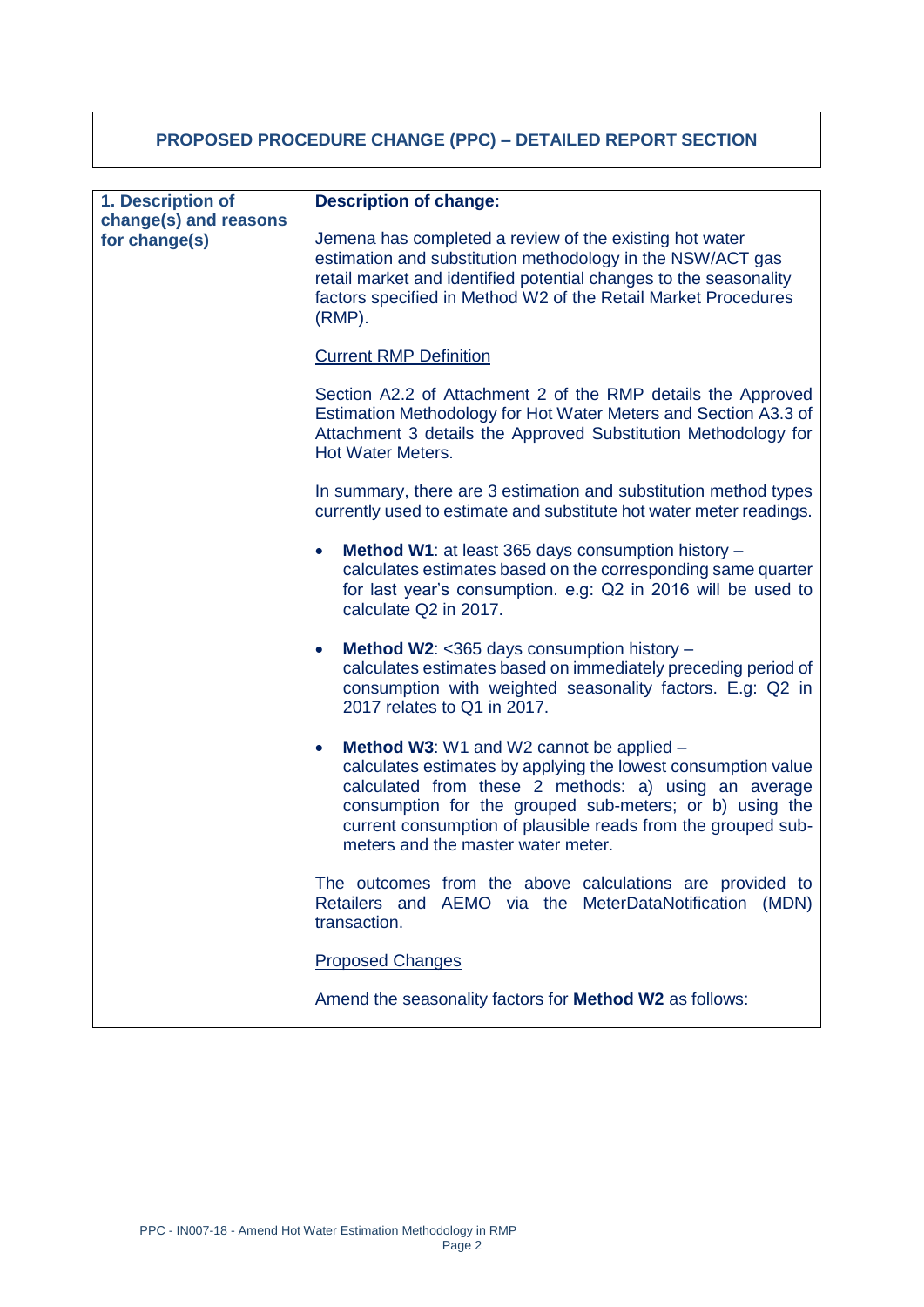|                                                                                                                                                                                                                                                                                                                                                                                                                                            | (A) Multiply Lest by 0.50.7 if the last bill was read in<br>Aug/Sep/Oct.<br>(B) Divide Lest by $4.51.25$ if the last bill was in<br>Jun/Jul/Nov/Dec.<br>(C) Multiply Lest by $21.4$ if the month of the estimate-to is<br>Aug/Sep/Oct.<br>(D) Multiply Lest by $4.51.3$ if the month of the estimate-to is<br>Jun/Jul/Nov/Dec. |
|--------------------------------------------------------------------------------------------------------------------------------------------------------------------------------------------------------------------------------------------------------------------------------------------------------------------------------------------------------------------------------------------------------------------------------------------|--------------------------------------------------------------------------------------------------------------------------------------------------------------------------------------------------------------------------------------------------------------------------------------------------------------------------------|
|                                                                                                                                                                                                                                                                                                                                                                                                                                            | <b>Reasons for change(s)</b><br>These changes are expected to reduce estimation and<br>substitution volatility which can lead to higher bills for consumers,<br>especially for winter months where estimated consumption may<br>have doubled from previous consumption.                                                        |
| 2. Reference<br>documentation                                                                                                                                                                                                                                                                                                                                                                                                              | Retail Market Procedures (NSW/ACT) - V18                                                                                                                                                                                                                                                                                       |
| <b>Procedure Reference</b><br>ш<br><b>GIP/Specification</b><br>×.<br><b>Pack Reference</b><br><b>Other Reference</b><br>3. The high level details<br>of the change to the<br>existing Procedures<br>This includes:<br>A comparison of the<br>×.<br>existing operation of<br>the Procedures to the<br>proposed change to<br>the operation of the<br>Procedures.<br>A marked up version<br>of the Procedure<br>change (see<br>Attachment A). | Update the Method W2 seasonality factors prescribed in the RMP<br>for the hot water estimation and substitution.<br>See Attachment A for further details.                                                                                                                                                                      |
| 4. Consequences for<br>making or not making<br>the change(s)                                                                                                                                                                                                                                                                                                                                                                               | If the proposed changes are not adopted consumers will not<br>benefit from these updated seasonality factors which are<br>expected to reduce estimation and substitution volatility and<br>reduce bill shock during winter months.                                                                                             |
| <b>5. Explanation</b><br>regarding the order of<br>magnitude of the<br>change(s) (eg: material,                                                                                                                                                                                                                                                                                                                                            | AEMO will need to make minor amends to RMP.<br>The format of the MDN transaction sent to Retailers and AEMO<br>remains unchanged therefore there are no retail market process<br>or system impacts for Market Participants.<br>Jemena will need to make a non-material system changes.                                         |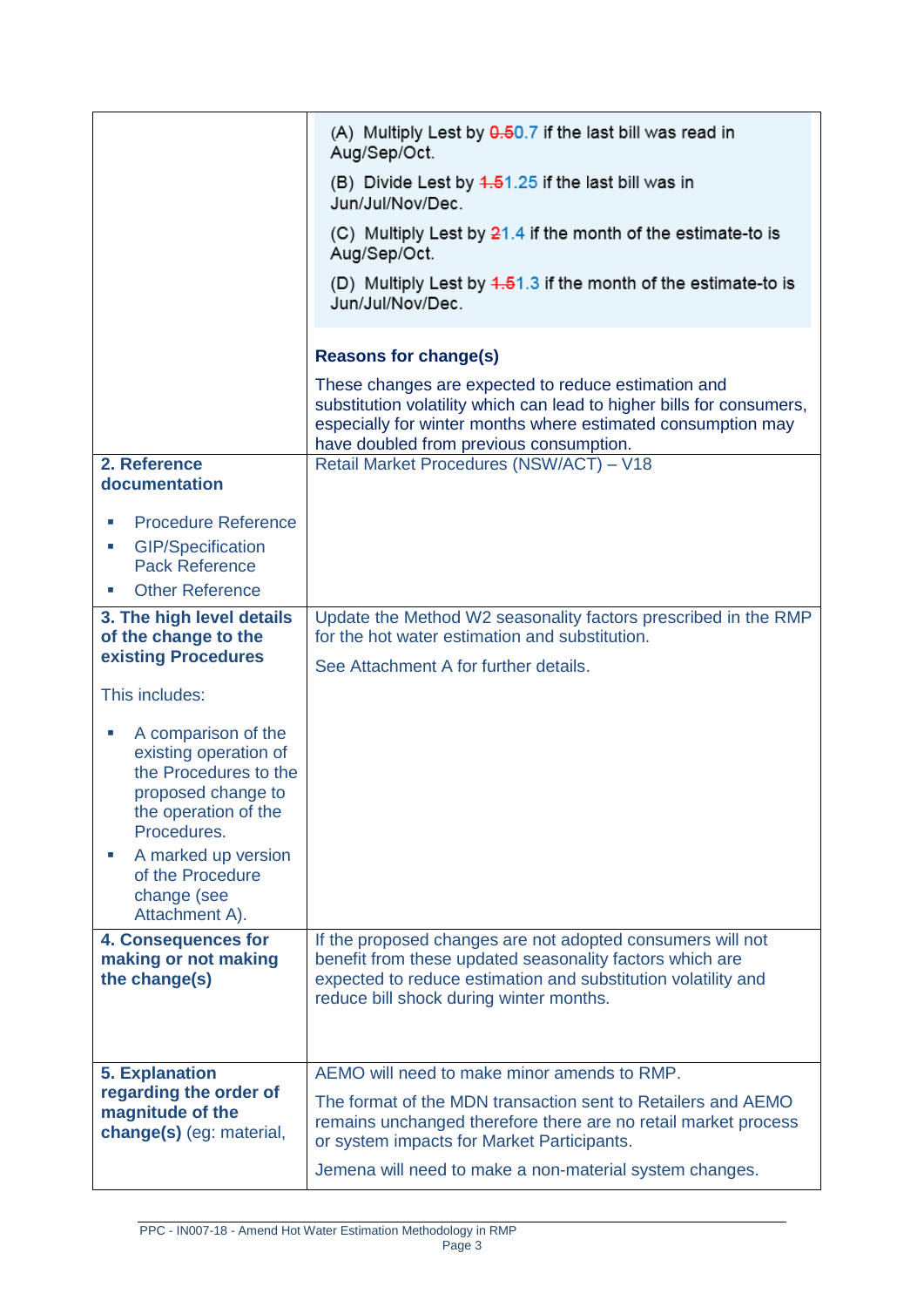| non-material or non-<br>substantial)                                   |                                                                                                                                                                                                                                                                                                      |  |  |  |  |
|------------------------------------------------------------------------|------------------------------------------------------------------------------------------------------------------------------------------------------------------------------------------------------------------------------------------------------------------------------------------------------|--|--|--|--|
| <b>6. Likely benefits for</b><br>industry as a whole                   | As noted in Section 1, the proposed changes to these seasonality<br>factors are expected to reduce estimation and substitution volatility<br>that can lead to higher bills for consumers, especially for winter<br>months where estimated consumption may have doubled from<br>previous consumption. |  |  |  |  |
|                                                                        | If the proposed amendments are adopted, an opportunity exists to<br>improve customer experience and the accuracy of hot water<br>estimations and substitutions by updating these seasonality factors<br>prescribed in the RMP.                                                                       |  |  |  |  |
|                                                                        | Retailers and Jemena may experience a decrease in customer<br>enquiries relating to variations in customer bills due estimated or<br>substituted hot water consumption readings.                                                                                                                     |  |  |  |  |
|                                                                        | Attachment B details Jemena's impact analysis on the benefits<br>customers are expected to receive via the adoption of these new<br>seasonality factors.                                                                                                                                             |  |  |  |  |
| 7. The likely<br>implementation effect of                              | The proposed changes are minor drafting amendments to the<br>RMP.                                                                                                                                                                                                                                    |  |  |  |  |
| the proposal on<br><b>Industry in general</b><br>and/or any identified | Jemena will need to make non-material system changes to be<br>consistent with these proposed seasonality factors.                                                                                                                                                                                    |  |  |  |  |
| parties (e.g. end-users)                                               | There are no changes to the MDN transaction fields or formats<br>therefore there are no system or process changes for AEMO or<br>the Retailers because of this change.                                                                                                                               |  |  |  |  |
| 8. Testing requirements                                                | No industry testing is required.                                                                                                                                                                                                                                                                     |  |  |  |  |
|                                                                        |                                                                                                                                                                                                                                                                                                      |  |  |  |  |
| 9. Supporting<br><b>Documentation</b>                                  | Refer to Attachment A (Proposed RMP Amendments)                                                                                                                                                                                                                                                      |  |  |  |  |
|                                                                        | Refer to Attachment B (Customer Impact Analysis)                                                                                                                                                                                                                                                     |  |  |  |  |
| (attach if necessary)                                                  | Refer to Attachment C (Jemena's Seasonal Factor Analysis<br>Approach)                                                                                                                                                                                                                                |  |  |  |  |
|                                                                        | Refer to Attachment D (Master water meter consumption data)                                                                                                                                                                                                                                          |  |  |  |  |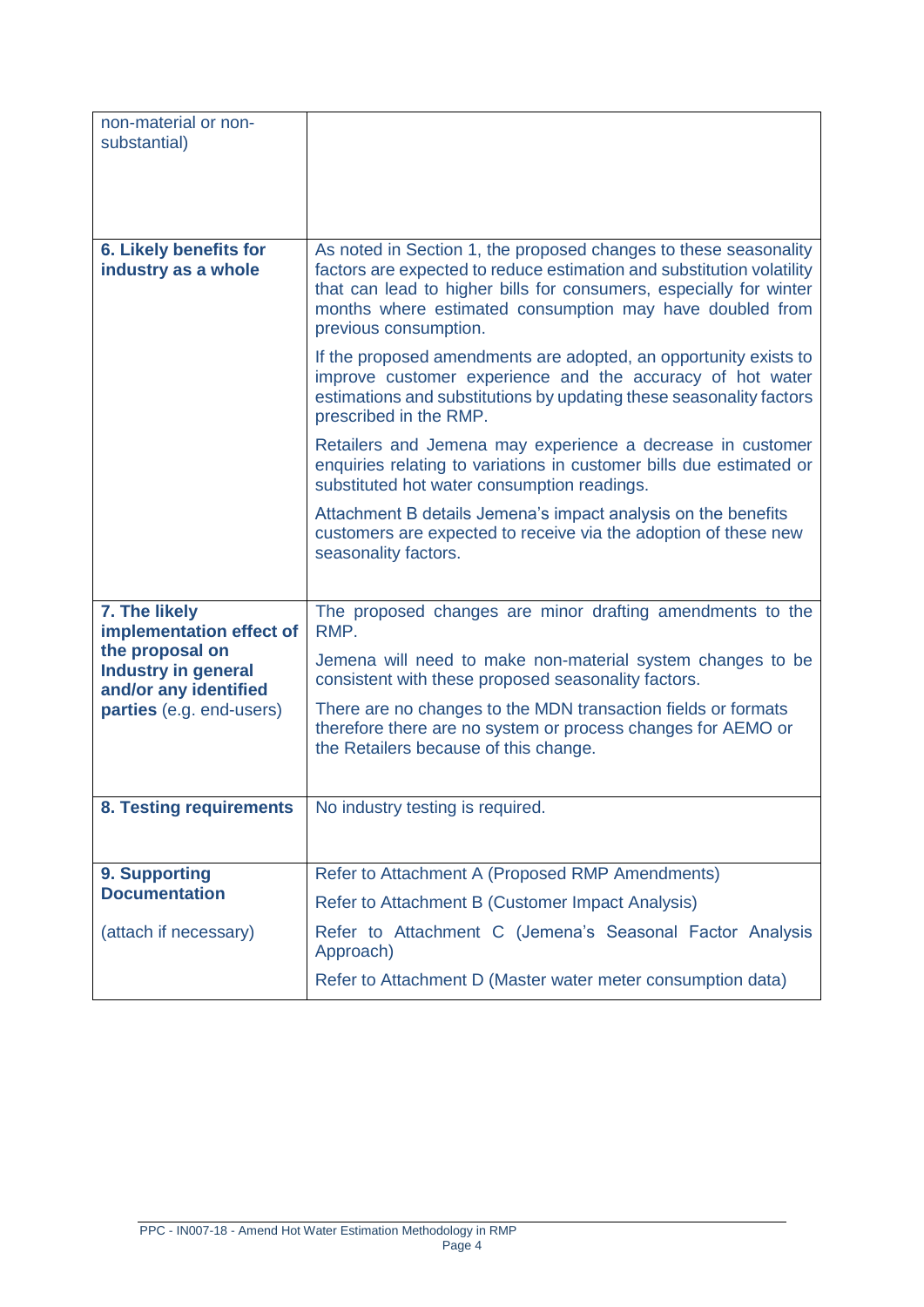| 10. If applicable, a<br>proposed effective date       | Subject to all necessary approval's AEMO is targeting to<br>implement this initiative 14 December 2018. |
|-------------------------------------------------------|---------------------------------------------------------------------------------------------------------|
| for the proposed<br>changed Procedures to             | To achieve this AEMO proposes the following timeline.                                                   |
| take effect and<br>justification for that<br>timeline | Issue PPC Monday 17th September 2018.                                                                   |
|                                                       | Submission on PPC close Monday 1 <sup>st</sup> October 2018.<br>$\bullet$                               |
|                                                       | Issue IIR on Monday 8th October 2018.                                                                   |
|                                                       | Submission on IIR close Friday 2 <sup>nd</sup> November 2018.<br>$\bullet$                              |
|                                                       | AEMO decision on Monday 19th November 2018.<br>$\bullet$                                                |
|                                                       | Effective date Friday 14th December 2018.<br>$\bullet$                                                  |
|                                                       |                                                                                                         |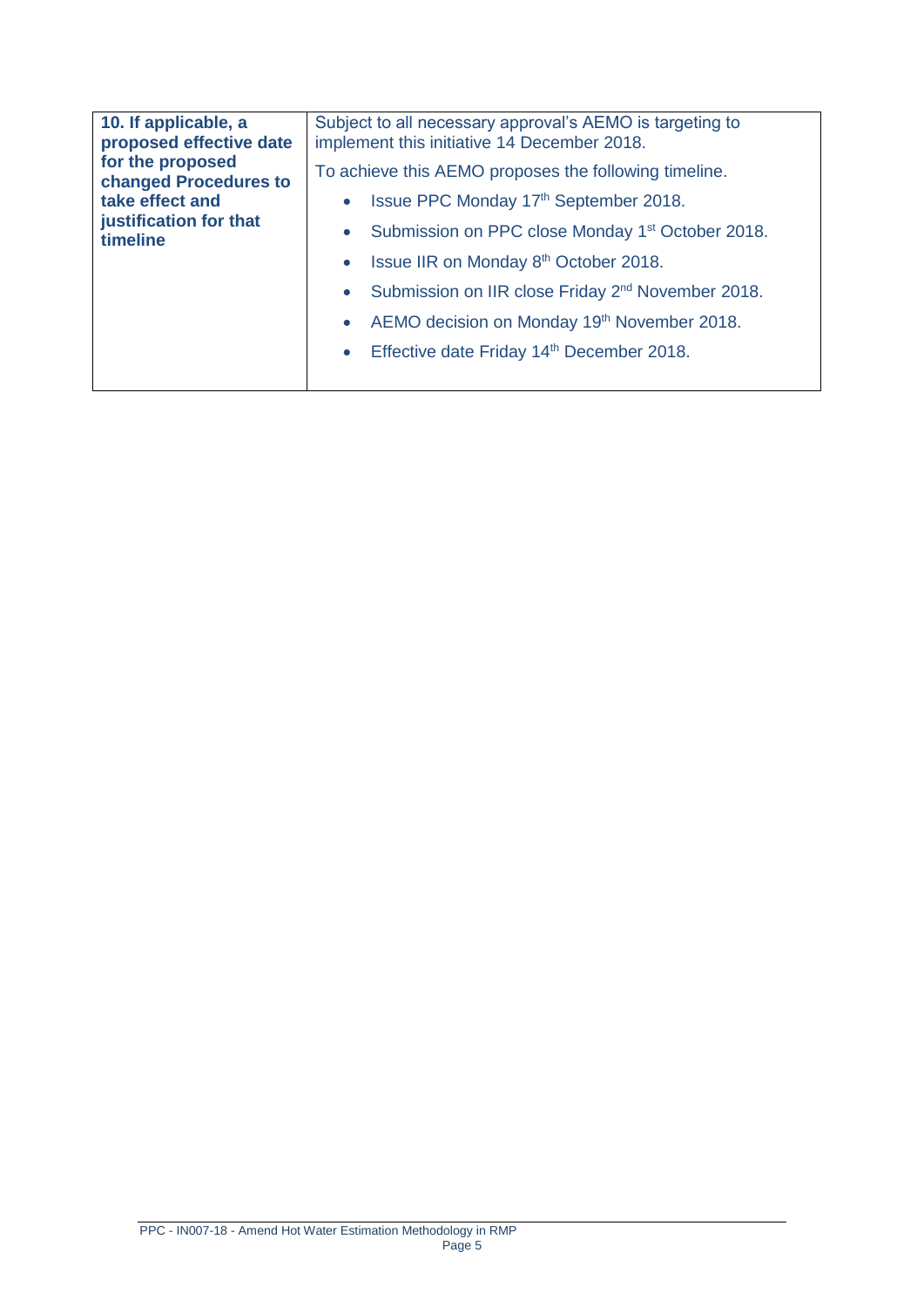## **ATTACHMENT A - DOCUMENTATION CHANGES (SEE SECTION 3)** Proposed changes: Retail Market Procedures - NSW/ACT Blue represents additions Red and strikeout represents deletions - Marked up changes

## **A2.2 Hot Water Meters**

#### $(a)$ **Application**

The estimation of hot water meter readings and consumption utilises the existing methodology applicable in NSW and the ACT for buildings with centralised hot water systems (CHWS). If the scheduled reading of meters (master meters and sub-hot water meters) in a CHWS has been completed with one or more resulting "missed" readings (readings that cannot be obtained due to blocked access, safety hazards, meter fault or other factors), or readings that fail validation, an estimate for each missed or failed reading will be calculated as follows.

#### $(b)$ Method W1: Hot Water Estimation Based on Corresponding Past Year Period

If the meter whose consumption is to be estimated has at least 365 calendar days of validated meter reading history with the same Customer, calculate MJest and Rest. the meter's estimated consumed energy and meter reading index respectively, as follows:

- $(i)$ Examine the meter's reading history for a qualifying corresponding past year period, determined as follows:
	- $(A)$ Calculate Dest, the number of billing days in the period to be estimated, from the date of the last validated meter reading to the end date of the estimation period.
	- Subtract 365 days from the last validated meter reading (Rprey) and  $(B)$ the estimation period's end date to obtain the corresponding past year period's start and end dates (Dp start and Dp end).
	- $(C)$ Examine the meter's reading history for a qualifying corresponding past year period meeting the following criteria:
		- Its start and end dates exactly or closely match Dp start and Dp end to within 10 calendar days on either side of Dp start and Dp\_end.
		- The number of billing days Dcpyp in the corresponding past year period must be within plus or minus 10 calendar days of Dest.
		- The meter readings in the corresponding past year period must  $\bullet$ be validated meter readings.
- If a qualifying corresponding past year period is found:  $(ii)$ 
	- $(A)$ Calculate the raw metered units (MUraw) from the qualifying corresponding past period standardised to the number of days to be estimated (Dest).
	- $(B)$ Convert MUraw to standard litres (L) by:
		- Multiplying MUraw by the meter model's multiplier number.
		- Multiplying the result in (a) by 4.546 to convert from imperial gallons to litres, if the hot water meter is read in imperial units.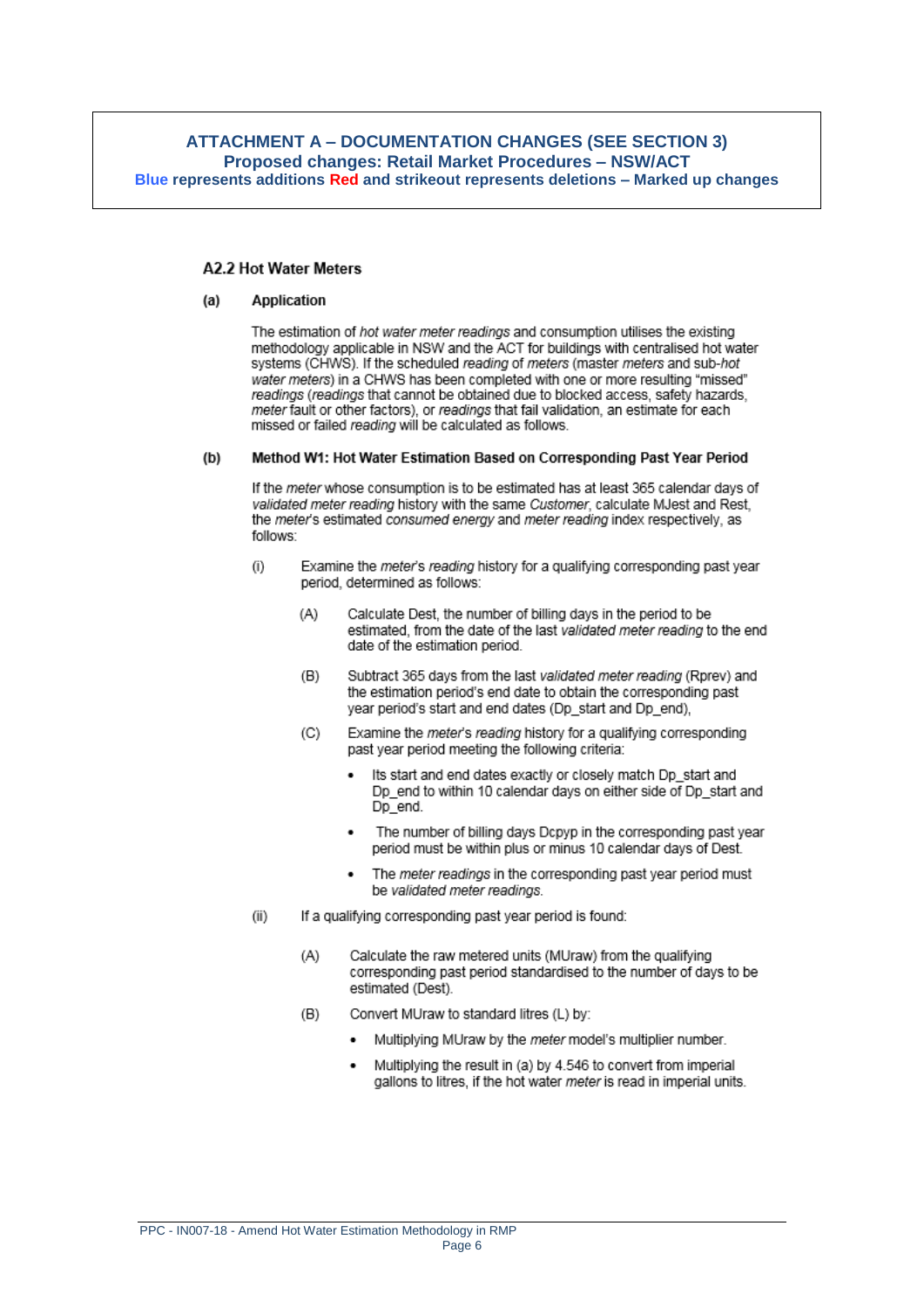- Calculate the average daily litres (Ld\_avg) for the qualifying corresponding  $(iii)$ past year period by dividing L by Dcpyp.
- $(iv)$ Multiply Ld\_avg by Dest to obtain the estimated number of litres Lest for the estimation period.
- Multiply Lest by CF, the CHWS's common factor (in MJ per litre) in the  $(v)$ current reading period, to obtain MJest, the meter's estimation consumed enerav.
- $(vi)$ Add Lest to Rprev to obtain Rest, the estimated meter reading index.
- $(vii)$ Populate MJest and Rest into the MDN (MeterDataNotification) to be provided to the *delivery point's* current FRO and AEMO.

#### Method W2: Hot Water Estimation Based on Immediately Preceding Period  $(c)$

If the meter whose reading is to be estimated has less than 365 days of validated meter reading history, or a qualifying corresponding past year period is not found, examine the *meter's* reading history for an immediately preceding period with a validated meter reading that is an actual meter reading. If such a reading is found:

- Retrieve the preceding period's meter reading (Rprev), raw metered units  $(i)$ (MUraw) and number of billing days (Dprev).
- Convert MUraw to standard metered units (L) by:  $(ii)$ 
	- $(A)$ Multiplying MUraw by the meter model's multiplier number.
	- $(B)$ Multiplying the result in (a) by 4.546 to convert from imperial gallons to litres, if the meter is a hot water meter reading in imperial units.
- $(iii)$ Calculate the litres (Ld\_avg) by dividing L by Dprev.
- Calculate the estimated litres (Lest) by multiplying Ld avg by Dest.  $(iv)$
- Adjust Lest to reflect seasonality (higher gas usage in cold months, lower in  $(V)$ warm months):
	- $(A)$ Multiply Lest by 0.50-0.70 if the last bill was Aug/Sep/Oct.
	- $(B)$ Divide Lest by 4.50-1.25 if the last bill was in Jun/Jul/Nov/Dec.
	- $(C)$ Multiply Lest by 2.00-1.40 if the month of the estimate-to is Aug/Sep/Oct.
	- Multiply Lest by 4.50-1.30 if the month of the estimate to is  $(D)$ Jun/Jul/Nov/Dec.
- $(vi)$ Multiply Lest by CF, the CHWS's common factor (in MJ per litre) in the current reading period, to obtain MJest, the meter's estimated consumed energy.
- $(vii)$ Add Lest to Rorey to obtain Rest, the estimated meter reading index.
- (viii) Populate MJest and Rest into the MeterDataNotification to be provided to the delivery point's current FRO and AEMO.

#### Method W3: Where Methods W1 and W2 cannot be applied  $(d)$

If the *meter* whose consumption is to be estimated has (a) less than 365 calendar days of validated meter reading history with the same customer, or (b) its reading in the immediately preceding period is not validated, AND (c) the scheduled read of all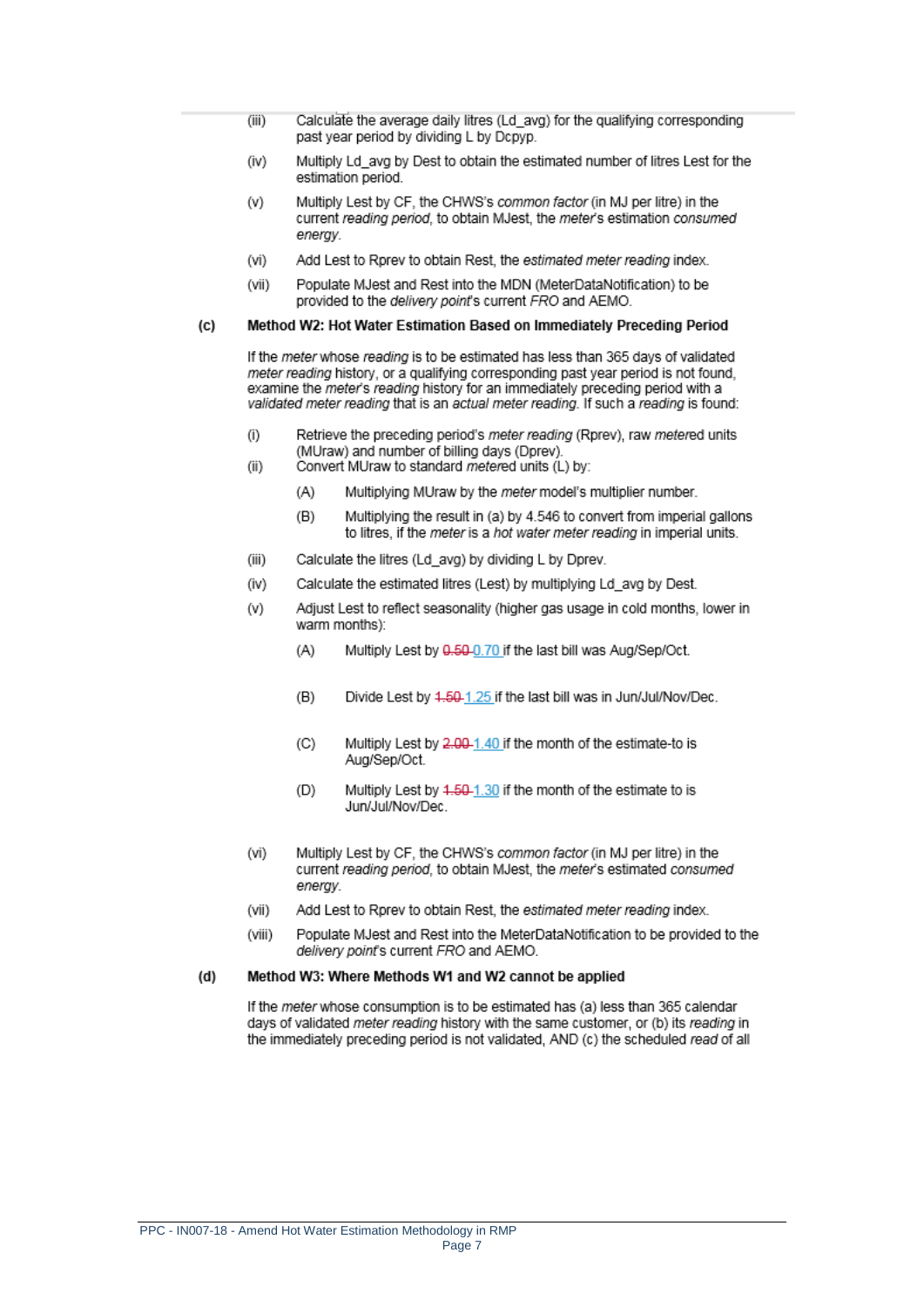meters in the CHWS has been completed (whether readings have been successfully obtained or otherwise for all meters in the CHWS), for any meter whose reading was not successfully obtained or failed validation, calculate MJest and Rest, the meter's estimated consumed energy and meter reading index, using the following steps:

Calculate Li\_est, meter i's estimated litres, as:  $(i)$ 

> Li est = min (Average litres of sub-meters with validated meter readings, Average "residual" litres of sub-meters without validated meter readings) Li\_est = min ( (ΣLj\_validated / Nvalidated ), ((LHW\_master - Σ Lj\_validated ) / Nest)) Where:

- Ri\_est is the meter reading to be estimated for sub-hot water meter i,  $\bullet$
- Ri prev is meter i's previous validated meter reading.  $\bullet$
- Li\_est is the metered units in litres to be estimated for meter i,  $\bullet$
- Li validated is the validated metered units in litres of sub-hot water meter  $\bullet$ L
- LHW master is the number of metered units in litres measured by the ٠ CHWS's master hot water meter for the period to be estimated.
- N is the total number of sub-hot water meters in the CHWS.
- Nest is the number of sub-hot water meters in the CHWS that failed validation and require estimation in the current reading period.
- Nvalidated is the number of sub-meters in the CHWS with validated  $\bullet$ readings in the current reading period.
- $N =$  Nvalidated + Nest and 0<= Nvalidated, Nest <= N.  $\bullet$

If a master hot water meter does not exist in the CHWS, then Li est = Average litres of sub-meters with validated readings  $=\overline{\Sigma}$ Lj validated / Nvalidated.

 $(ii)$ Calculate Ri\_est the estimated meter reading index, as:

Ri est = Li est + Ri prev

- $(iii)$ Multiply Li\_est by CF, the CHWS's common factor (in MJ per litre) in the current reading period, to obtain MJi\_est, the meter's estimated consumed energy.
- Populate MJi\_est and Ri\_est into the MeterDataNotification to be provided to (iv) the FRO and AEMO.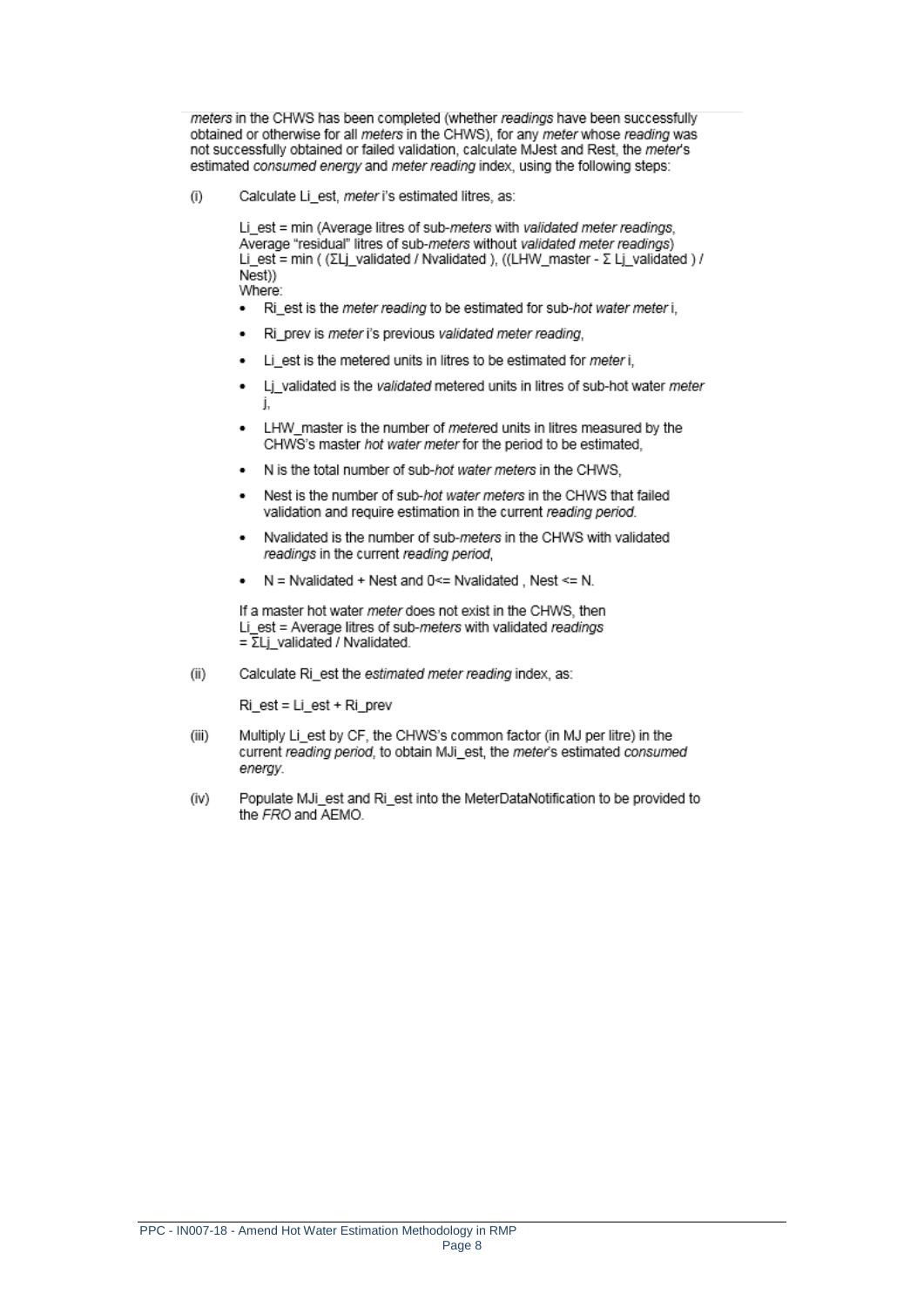## A3.3 Hot Water Meters

#### $(a)$ **Application**

The substitution of hot water meter readings and consumption utilises the existing methodology applicable in NSW and the ACT for buildings with centralised hot water systems (CHWS). If the scheduled reading of meters (master meters and sub-hot water meters) in a CHWS has been completed with one or more resulting "missed" readings (readings that cannot be obtained due to blocked access, safety hazards, meter fault or other factors), or readings that fail validation, an estimate for each missed or failed reading will be calculated as follows.

#### Method W1: Hot Water Substitution Based on Corresponding Past Year Period  $(b)$

If the meter whose consumption is to be substituted has at least 365 calendar days of validated meter reading history with the same Customer, calculate MJest and Rest. the meter's substituted consumed energy and meter reading index respectively, as follows:

- $(i)$ Examine the meter's reading history for a qualifying corresponding past year period, determined as follows:
	- $(A)$ Calculate Dest, the number of billing days in the period to be substituted, from the date of the last validated meter reading to the end date of the substitution period.
	- $(B)$ Subtract 365 days from the last validated meter reading (Rprev) and the substitution period's end date to obtain the corresponding past year period's start and end dates (Dp\_start and Dp\_end),
	- Examine the meter's reading history for a qualifying corresponding  $(C)$ past year period meeting the following criteria:
		- Its start and end dates exactly or closely match Dp\_start and Dp\_end to within 10 calendar days on either side of Dp\_start and Dp\_end.
		- The number of billing days Dcpyp in the corresponding past year period must be within plus or minus 10 calendar days of Dest.
		- The meter readings in the corresponding past year period must be validated meter readings.
- $(ii)$ If a qualifying corresponding past year period is found:
	- $(A)$ Calculate the raw metered units (MUraw) from the qualifying corresponding past period standardised to the number of days to be substituted (Dest).
	- Convert MUraw to standard litres (L) by:  $(B)$ 
		- Multiplying MUraw by the meter model's multiplier number.
		- Multiplying the result in (a) by 4.546 to convert from imperial gallons to litres, if the hot water meter is read in imperial units.
- $(iii)$ Calculate the average daily litres (Ld\_avg) for the qualifying corresponding past year period by dividing L by Dcpyp.
- Multiply Ld\_avg by Dest to obtain the substituted number of litres Lest for the (iv) substitution period.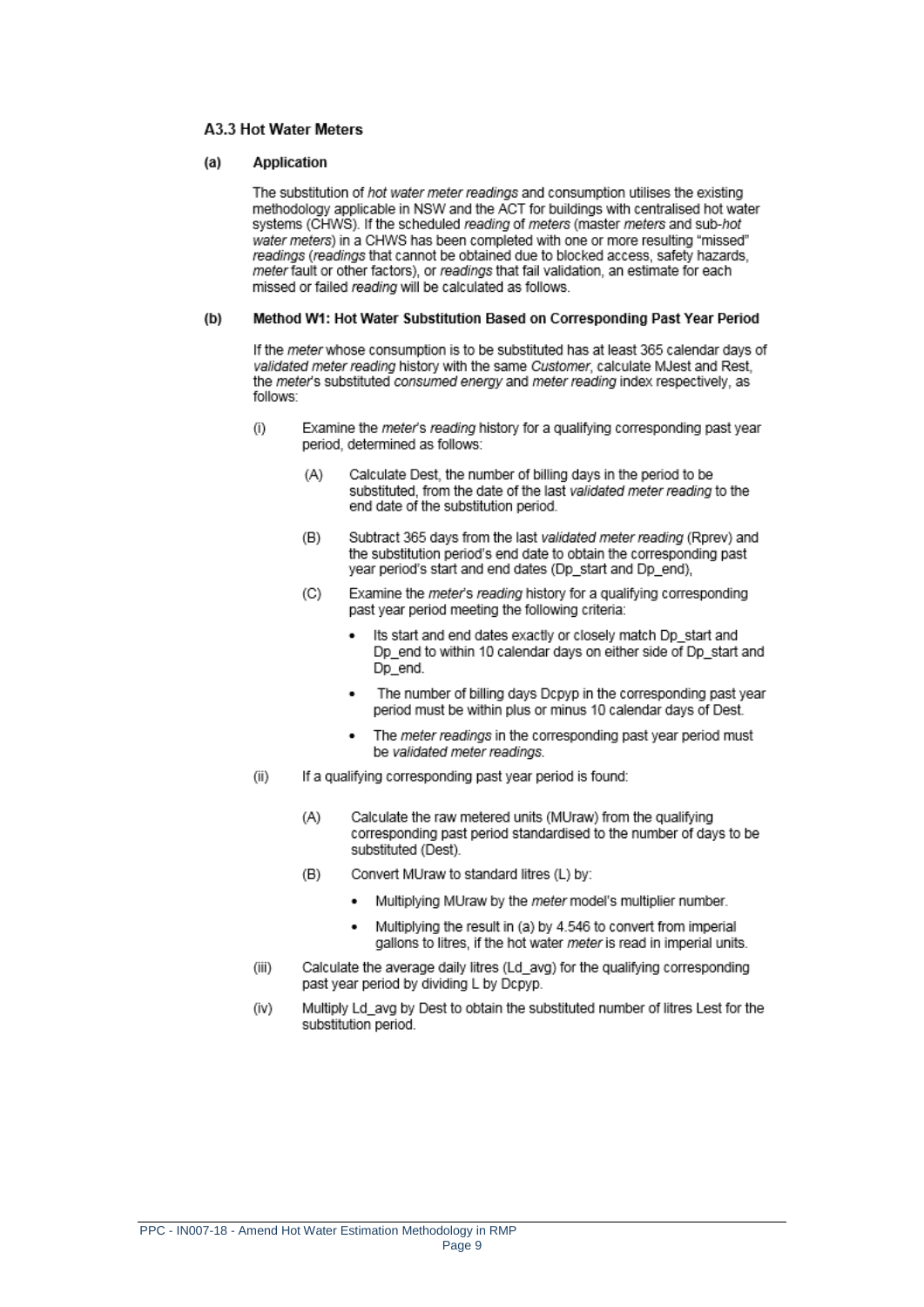- $(v)$ Multiply Lest by CF, the CHWS's common factor (in MJ per litre) in the current reading period, to obtain MJest, the meter's substituted consumed enerav.
- Add Lest to Rorey to obtain Rest, the substituted meter reading index.  $(vi)$
- Populate MJest and Rest into the MDN (MeterDataNotification) to be (vii) provided to the delivery point's current FRO and AEMO.

#### $(c)$ Method W2: Hot Water Substitution Based on Immediately Preceding Period

If the meter whose reading is to be substituted has less than 365 days of validated meter reading history, or a qualifying corresponding past year period is not found. examine the *meter's reading* history for an immediately preceding period with a validated meter reading that is an actual meter reading. If such a reading is found:

- $(iii)$ Retrieve the preceding period's meter reading (Rprev), raw metered units (MUraw) and number of billing days (Dprev).  $(iv)$ 
	- Convert MUraw to standard metered units (L) by:
		- $(A)$ Multiplying MUraw by the meter model's multiplier number.
		- $(B)$ Multiplying the result in (a) by 4.546 to convert from imperial gallons to litres, if the meter is a hot water meter reading in imperial units.
- $(iii)$ Calculate the litres (Ld avg) by dividing L by Dprey. (iv) Calculate the substituted litres (Lest) by multiplying Ld avg by Dest.
- $(v)$ Adjust Lest to reflect seasonality (higher gas usage in cold months, lower in warm months):
	- $(A)$ Multiply Lest by 0.50-0.70 if the last bill was Aug/Sep/Oct.
	- $(B)$ Divide Lest by 4.50-1.25 if the last bill was in Jun/Jul/Nov/Dec.
	- $(C)$ Multiply Lest by 2.00-1.40 if the month of the estimate-to is Aug/Sep/Oct.
	- Multiply Lest by 4.50-1.30 if the month of the estimate to is  $(D)$ Jun/Jul/Nov/Dec
- $(vi)$ Multiply Lest by CF, the CHWS's common factor (in MJ per litre) in the current reading period, to obtain MJest, the meter's substituted consumed enerav
- $(vii)$ Add Lest to Rprev to obtain Rest, the substituted meter reading index.
- (viii) Populate MJest and Rest into the MeterDataNotification to be provided to the delivery point's current FRO and AEMO.

#### $(d)$ Method W3: Where Methods W1 and W2 cannot be applied

If the meter whose consumption is to be substituted has (a) less than 365 calendar days of validated meter reading history with the same customer, or (b) its reading in the immediately preceding period is not validated. AND (c) the scheduled read of all meters in the CHWS has been completed (whether readings have been successfully obtained or otherwise for all meters in the CHWS), for any meter whose reading was not successfully obtained or failed validation, calculate MJest and Rest, the meter's substituted consumed energy and meter reading index, using the following steps:

 $(v)$ Calculate Li\_est, meter i's substituted litres, as: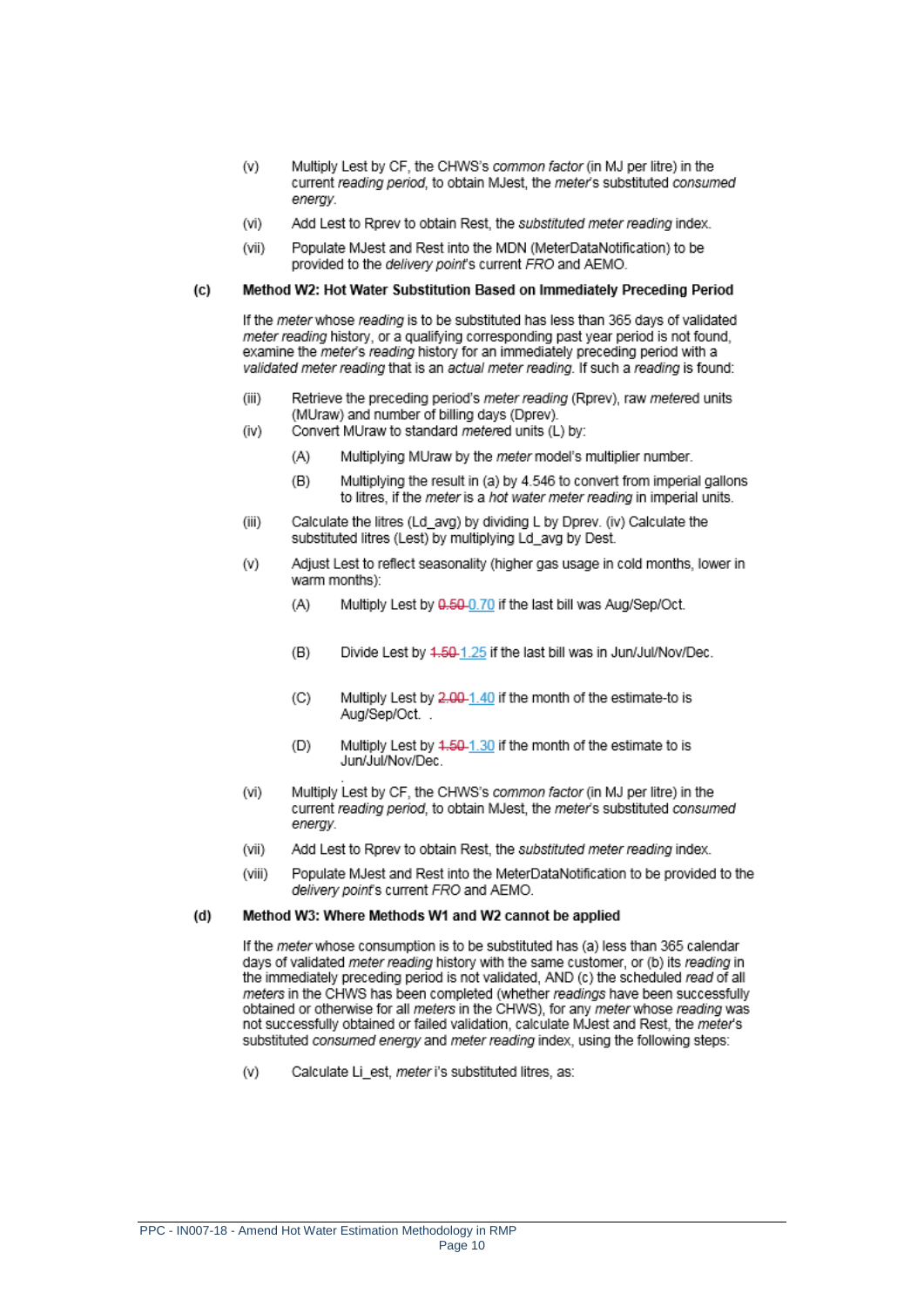Li est = min (Average litres of sub-meters with validated meter readings, Average "residual" litres of sub-meters without validated meter readings) Li\_est = min ( (ΣLj\_validated / Nvalidated ), ((LHW\_master - Σ Lj\_validated ) /  $Nest$ ) Where:

- Ri est is the meter reading to be substituted for sub-hot water meter i,  $\bullet$
- Ri\_prev is meter i's previous validated meter reading,
- Li\_est is the metered units in litres to be substituted for meter i,
- Lj\_validated is the validated metered units in litres of sub-hot water meter
- LHW master is the number of metered units in litres measured by the CHWS's master hot water meter for the period to be substituted.
- N is the total number of sub-hot water meters in the CHWS,
- Nest is the number of sub-hot water meters in the CHWS that failed validation and require substitution in the current reading period.
- Nvalidated is the number of sub-meters in the CHWS with validated  $\bullet$ readings in the current reading period,
- $N =$  Nvalidated + Nest and 0<= Nvalidated . Nest <= N.

If a master hot water meter does not exist in the CHWS, then Li est = Average litres of sub-meters with validated readings  $=\overline{\Sigma}$ Lj\_validated / Nvalidated.

 $(vi)$ Calculate Ri\_est the substituted meter reading index, as:

 $Ri$  est = Li est + Ri prev

- Multiply Li\_est by CF, the CHWS's common factor (in MJ per litre) in the (vii) current reading period, to obtain MJi\_est, the meter's substituted consumed enerav.
- $(viii)$ Populate MJi est and Ri est into the MeterDataNotification to be provided to the FRO and AEMO.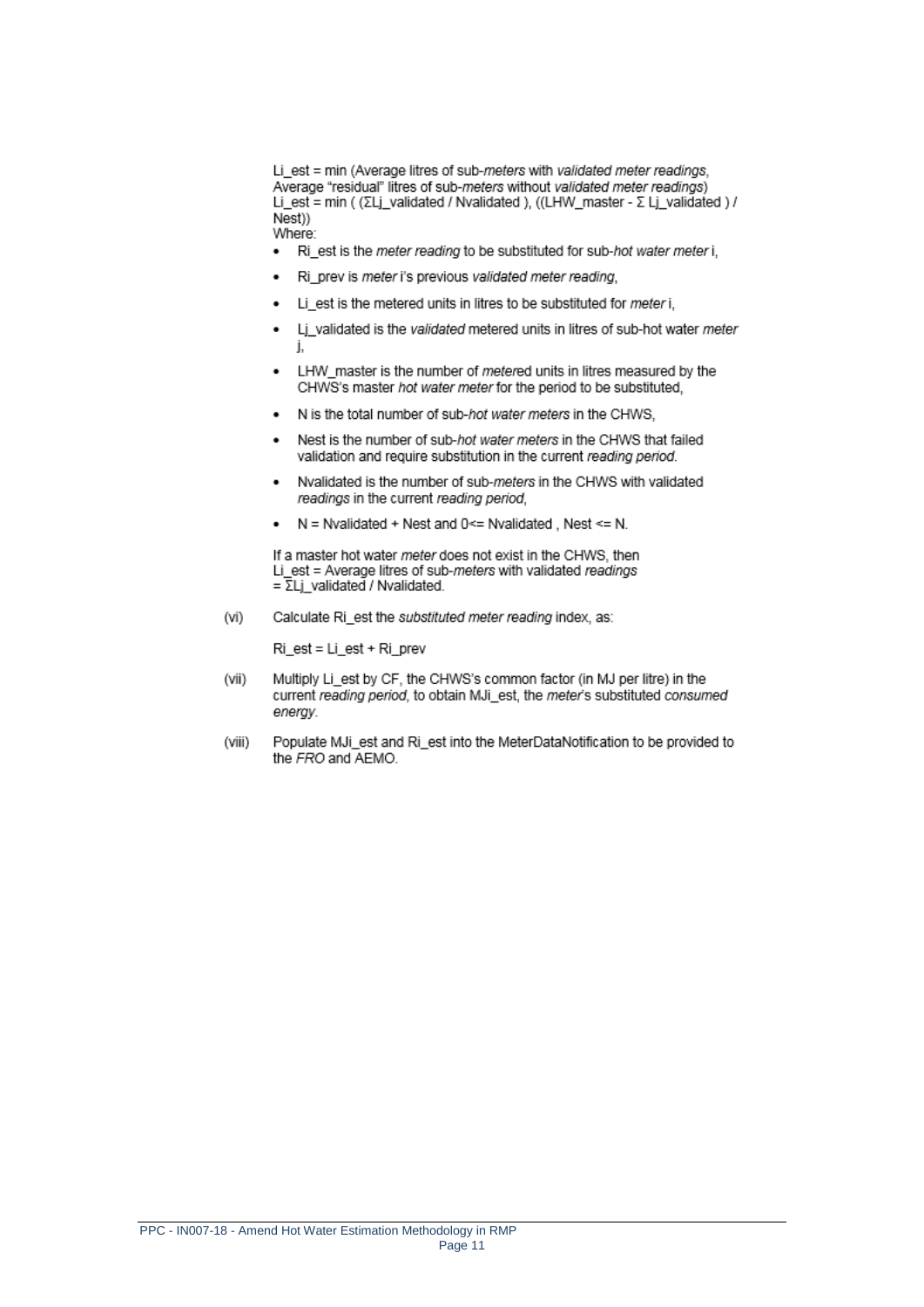## **ATTACHMENT B – Customer Impact Analysis**

Jemena's analysis of actual water meter reading data has identified an opportunity to update Method W2 seasonality factors and improve customer experience through more accurate hot water readings for instances where estimations or substitutions are required.

The water meter reading and consumption data used in Jemena's analysis is based on actual data for approx. 3,500 master water meters, covering around 108,000 sub-meters, for the period January 2017 to March 2018.

As detailed in Graph 1, the proposed seasonality factors result in less variability in colder months where typically the most gas consumption occurs. Under this proposal, the factor reduced from a maximum 2.0 to 1.4 during the cooler periods and during the warmer months the minimum the factor increased is from  $0.5$  to  $0.7$ .

A month-by-month comparison of the proposed and current seasonality factors is detailed in Table 1.

## Graph 1 - Proposed Change in Seasonality Factors



### Table 1 - Month-by-Month Comparison of Proposed and Current Seasonality Factors

| Estimate - From month | Ja n | Feb | Mar                             | Apr   | May            | Jun  | Jul  | Aug  | Sep  | Oct | <b>Nov</b> | Dec  |
|-----------------------|------|-----|---------------------------------|-------|----------------|------|------|------|------|-----|------------|------|
| Estimate - To Month   | Apr  | May | Jun                             | Jul   | Aug            | Sep  | Oct  | Nov  | Dec. | Jan | Feb.       | Mar  |
| <b>RMP</b> factor     |      |     | $\overline{\phantom{a}}$<br>1.5 | с<br> |                | 1.34 | 4.34 | 0.75 | 0.75 | 0.5 | 0.66       | 0.66 |
| roposed factor        |      |     | ---                             | سمد   | $\overline{a}$ | ---- | ---  | 0.91 | 0.91 | u.  | 0.8        | 0.8  |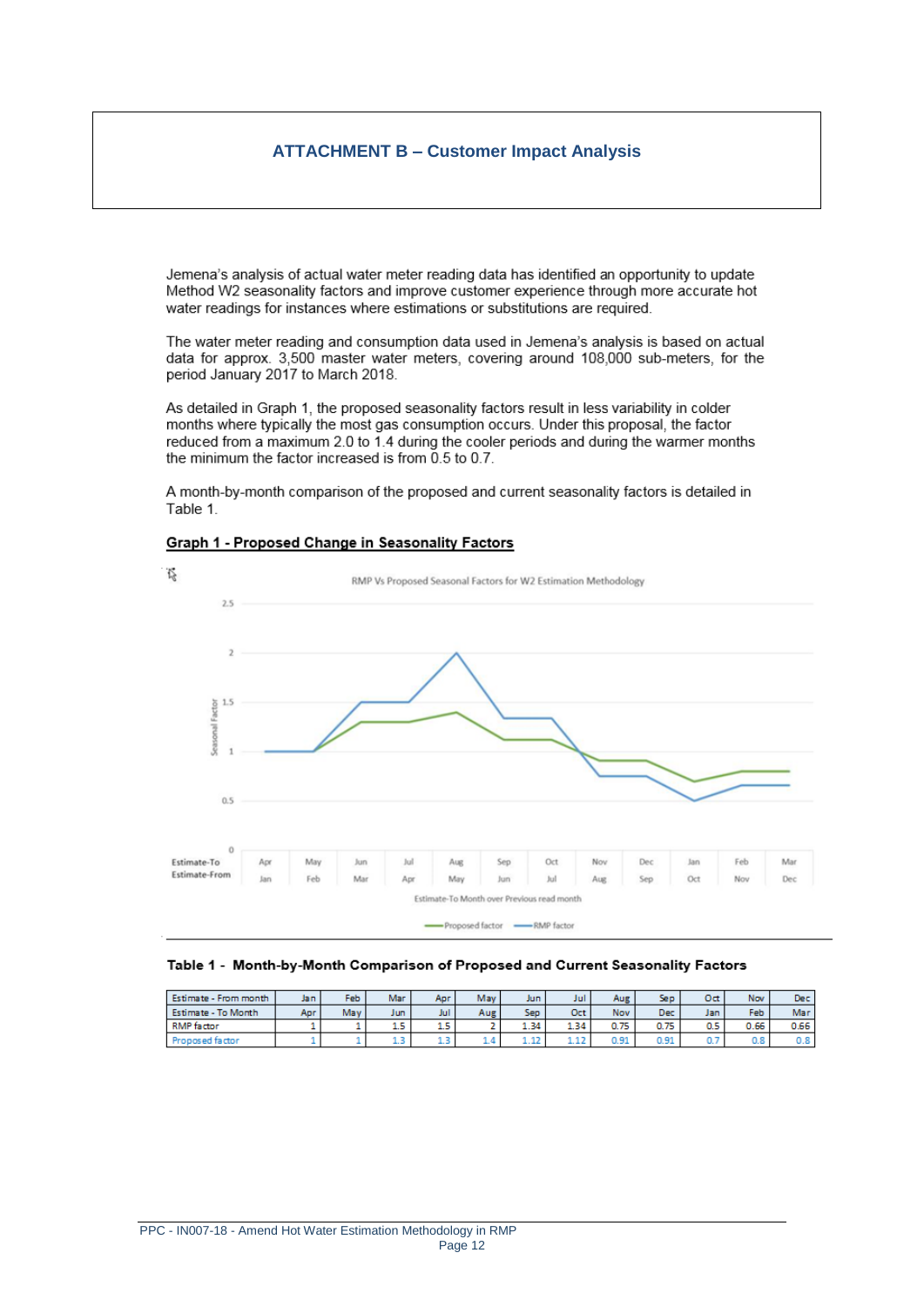### **Impact on Network Charges**

As shown below in Graphs 2 and 3, the proposed seasonality factors are expected to have a positive impact on the network charges for consumers via the consumption component of the network bill (excluding fixed charges).

Graph 2 Assumptions/basis for calculation:

- Winter/Summer is same customer, Autumn/ Spring is different customer ٠
- JGN Coastal first block tariff of \$21.920/GJ applied
- Fixed Charge of \$0.14024384/day applied

| Estimated Energy      | Autumn | Winter            | Spring | Summer |
|-----------------------|--------|-------------------|--------|--------|
| With current factors  | 425 MJ | 1.249 MJ   435 MJ |        | 403 MJ |
| With proposed factors | 256 MJ | 969 MJ            | 528 MJ | 481 MJ |

Graph 2 - Network Bill Comparison of Proposed and Current Seasonality Factors



When totaling the quarterly amounts over the year in Graph 2, the annual bill for the proposed factors is \$100.72 compared to \$106.25 for the current factors. Therefore, in this example the proposed changes will result in saving of \$5.53, or 5.49% of network charges.

From an energy perspective, the comparison is 2512 MJ versus 2234 MJ. The reduction of 278MJ would at a retail rate of \$30/GJ translate to a reduction of \$8.34 for the consumer.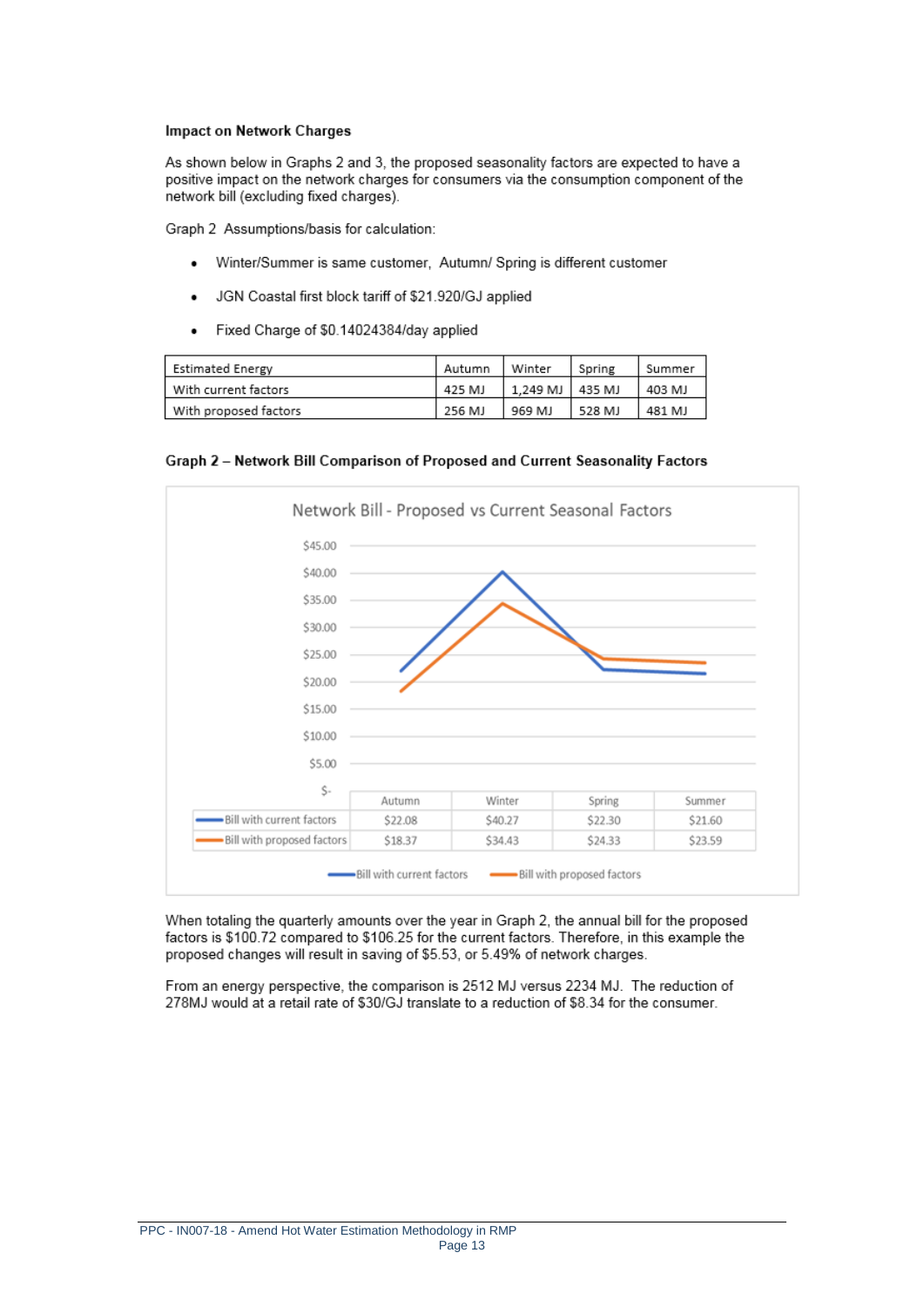Graph 3 Assumptions/basis for calculation:

- Baseline actual reads hot water consumption of 10000 litres per quarter  $\bullet$
- Invoicing cycle: March, June, September, December
- JGN Coastal first block tariff of \$21.920/GJ applied to first 1890 MJ  $\bullet$
- JGN Coastal second block tariff of \$7.185/GJ applied to next 1860 MJ  $\bullet$
- JGN Coastal third block tariff of \$6.807/GJ applied to next 4500 MJ  $\bullet$
- Fixed Charge of \$0.14024384/day applied ٠

| <b>Estimated Energy</b> | <b>IAutumn</b> | <b>Winter</b>       | Spring | l Summer |
|-------------------------|----------------|---------------------|--------|----------|
| With current factors    | 7.558 MJ       | 7.419 MJ   3.243 MJ |        | 2,805 MJ |
| With proposed factors   | 5.870 MJ       | 5.585 MJ   3.766 MJ |        | 3.350 MJ |

Graph 3 - Network Bill Comparison of Proposed and Current Seasonality Factors



When totaling the quarterly amounts over the year in Graph 3, the annual bill for the proposed factors is \$295.08 compared to \$310.83 for the current factors. Therefore, in this example the proposed changes will result in saving of \$15.75 or 5.07% in network charges.

From an energy perspective, the comparison is 21,026 MJ versus 18,571 MJ. The reduction of 2,455 MJ would at a retail rate of \$30/GJ translate to a reduction of \$73.65 for the consumer.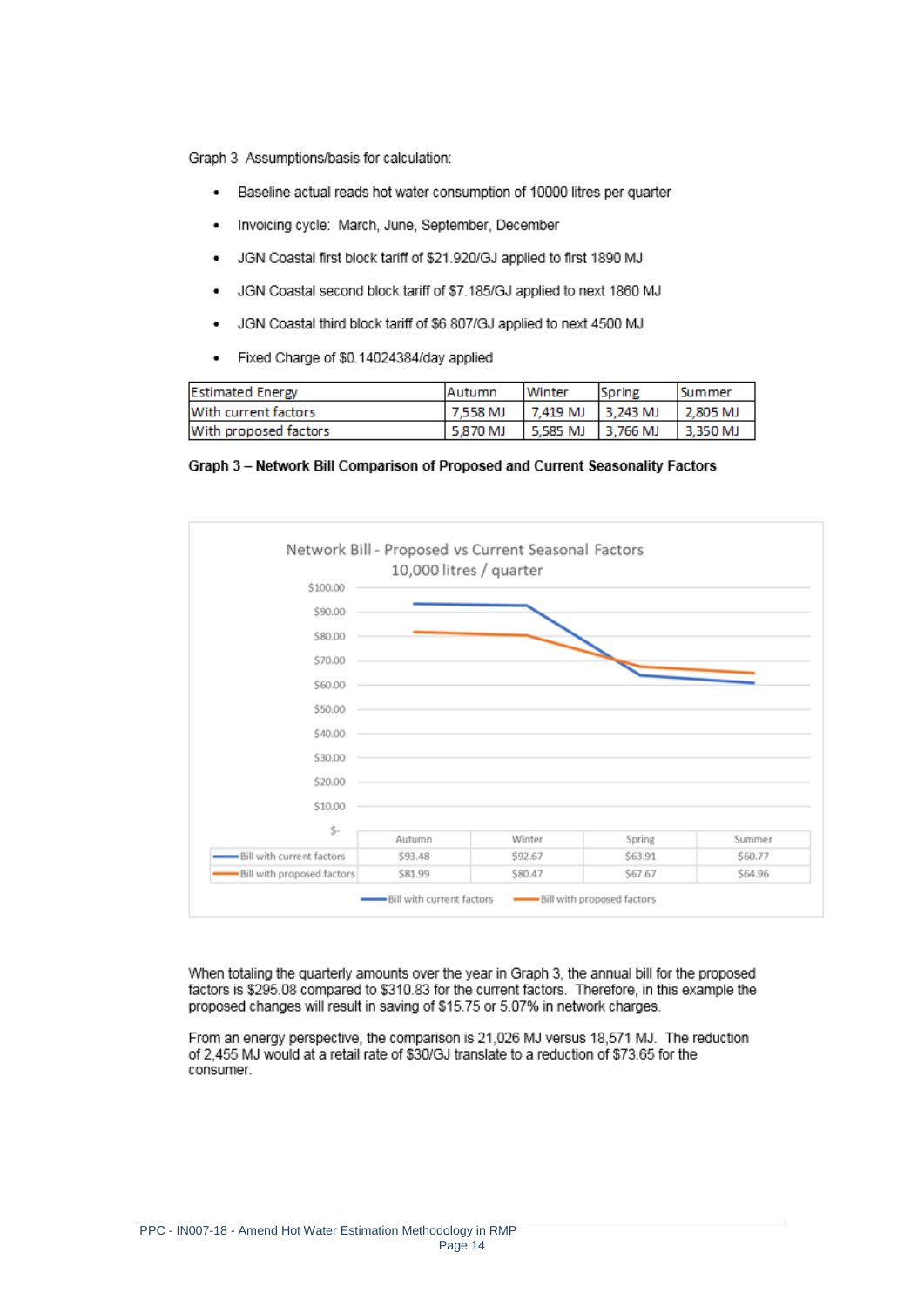## **ATTACHMENT C - Jemena's Seasonal Factor Analysis Approach**

# Jemena's Seasonal Factor Analysis Approach

Jemena's analysis of actual water meter reading data has identified an opportunity to update Method W2 seasonality factors and improve estimation accuracy to bring it closer to actuals, minimising any potential billing issues.

Jemena took the following approach in analysing the seasonal factors to review the historical pre-B2B factors:

- The water meter reading and consumption data was based on actual meter read data for approx. 3,500 master water meters, covering around 108,000 sub-meters, for the period January 2017 to March 2018. This covers a significant installation population, for statistical validity.
- Consumption data in litres was separated into calendar months and assigned to one of the four seasons based on the consumption period (more than half of the period are in one of the seasons).
- The trend of consumption movement was reviewed between different seasons for quarter to quarter and monthly averages of the consumption variance.
- Values were compared to the seasonal factors defined in the current Retail Market Procedures to understand the impact  $\bullet$ and comparison was made of estimations calculated from new factors with actuals to evaluate the accuracy.
- $\bullet$ Jemena's finding is that with the revised seasonality factors, the estimation of hot water consumption for W2 methodology will be more accurate, and better reflects on average, seasonal usage behaviours.